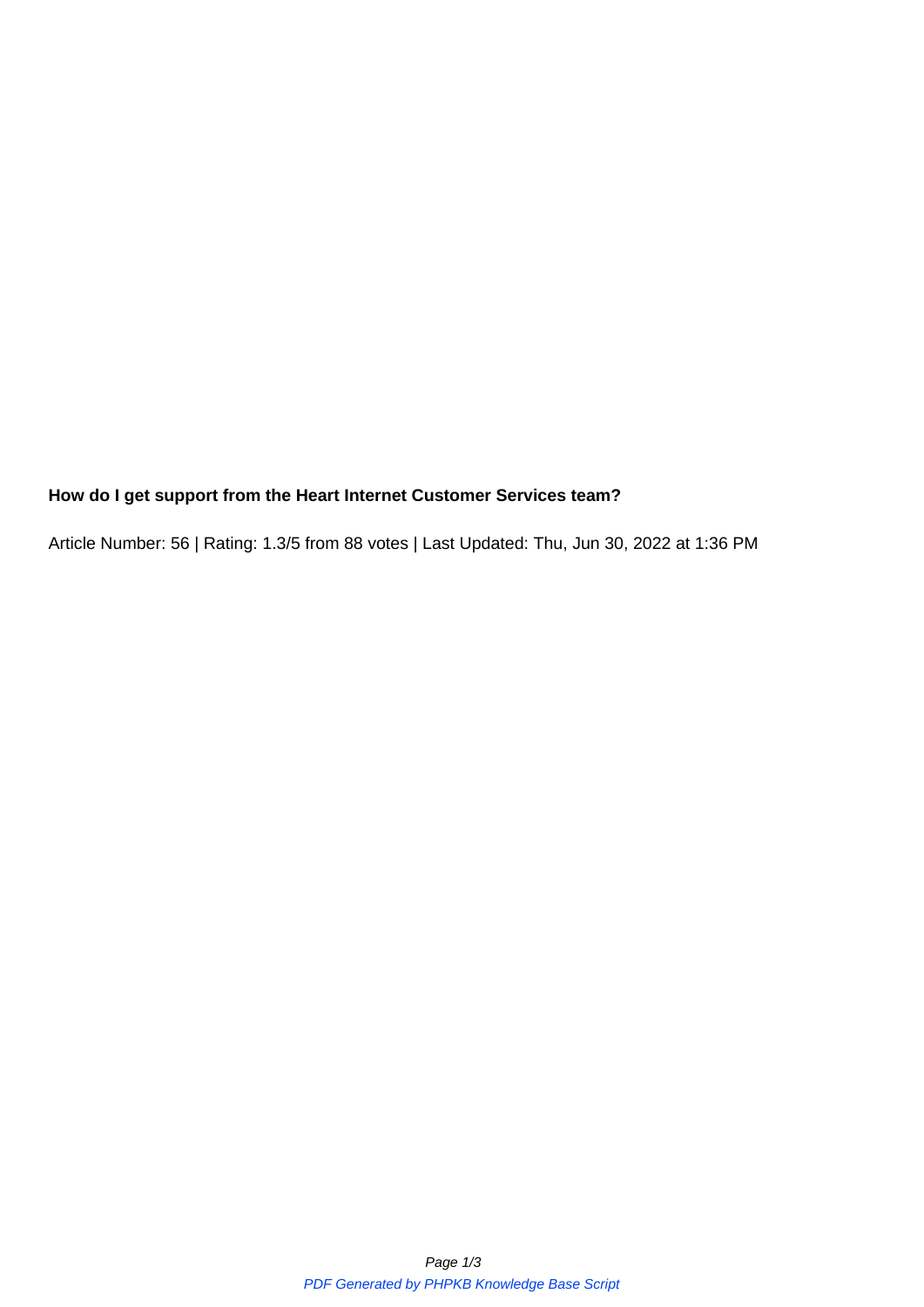Please check the current system status at <u>www.heartstatus.uk</u> . This will tell you if there are any problems with any of our systems, plus provide dates and times for upcoming planned maintenance. **Three ways to get help** There are three ways to get help from Heart Interneta <del>€</del> Our Support Database Full of how to guides, trouble shooting tips and FAQs, the Support Database, www.heartinternet.uk/support, can give you instant answers on everything from domain registration to setting up WordPress.

 Many of the questions our cu[stomer services team receives o](https://www.heartinternet.uk/support/)n a daily basis are answered in this resource and it only takes a few seconds to search the database to find the answer to your problem.

 You may have better results by searching for a particular keyword rather than a full question. For example, searching 'email iPad' will produce more results than 'how do I send email on my iPad'. **Ticket support** You can raise a ticket for our customer services team from your Client Area by following these steps: Log into your Heart Internet Customer Area Click on the '**Customer Services**' link Click on the '**Create new ticket**' button under 'Contact Customer Services'

 If you want to use a different contact for this ticket, please click on the **+** symbol next to 'If yo[u would like to e](https://customer.heartinternet.uk/manage/login.cgi)nter [alternative conta](https://customer.heartinternet.uk/manage/login.cgi)ct information for this ticket, please click here'. Then enter in the name and email address you want to use for this ticket. Select the service or domain name you have a question about Enter in a short one-line summary of the problem under '**Summary**' Enter in the full details of the problem, including any error messages, under '**Details**' If you want Heart Internet staff to be able to access your services, please tick the box next to '**I give permission for Heart Internet staff to access my services in accordance with the terms above.**' If you have taken a screenshot of the problem, attach it under 'Optional File Attachment' If your email or website is completely inaccessible, please tick the box next to 'Tick this box if your email or website is completely inaccessible'. Please note that abuse of this option will result in an account suspension. Click '**Submit Ticket**' **Live chat** You can start a live chat from your Client Area or by clicking on the 'Chat' speech bubble icon in the bottom right-hand corner of every Heart Internet web page  $\hat{a} \in \hat{C}$  just so you know you'll need to accept cookies in order to access live chat this way.

 [Once you'v](https://customer.heartinternet.uk/manage/login.cgi)e clicked to start a live chat, follow these steps: Enter in your name and the email address you use as your customer login Select one of the options under '**How can we help you today?**' Click '**Submit**' Wait for a Live Chat representative to talk to you When you are finished with your chat, click the '**X**' to finish **Where to find your Heart Internet pin** You can find your Heart Internet pin by following these steps: Log into your Heart Internet Customer Area Click on the '**Contacts & Billing Details**' on the right hand menu Click on '**Account PIN**' Click and hold on the button that says '**Click and hold to show PIN**' Your four-digit PIN will be revealed **Why can't I find a telephone number to contact support?** At Heart Internet we provide support by ticket and liv[e chat rather tha](https://customer.heartinternet.uk/manage/login.cgi)n [telephone comm](https://customer.heartinternet.uk/manage/login.cgi)unications for clarity and speed of issue resolution.

With ticket and live chat support, it's easier to keep a full, detailed and accurate account of all the communications we have with you.

 So, if your query needs to get passed on to a second support representative or escalated to a senior member of the team, that person can pick up your case quickly and easily and there'll be no delay to your questions getting answered.

Posted - Tue, Mar 3, 2015 at 4:05 PM.